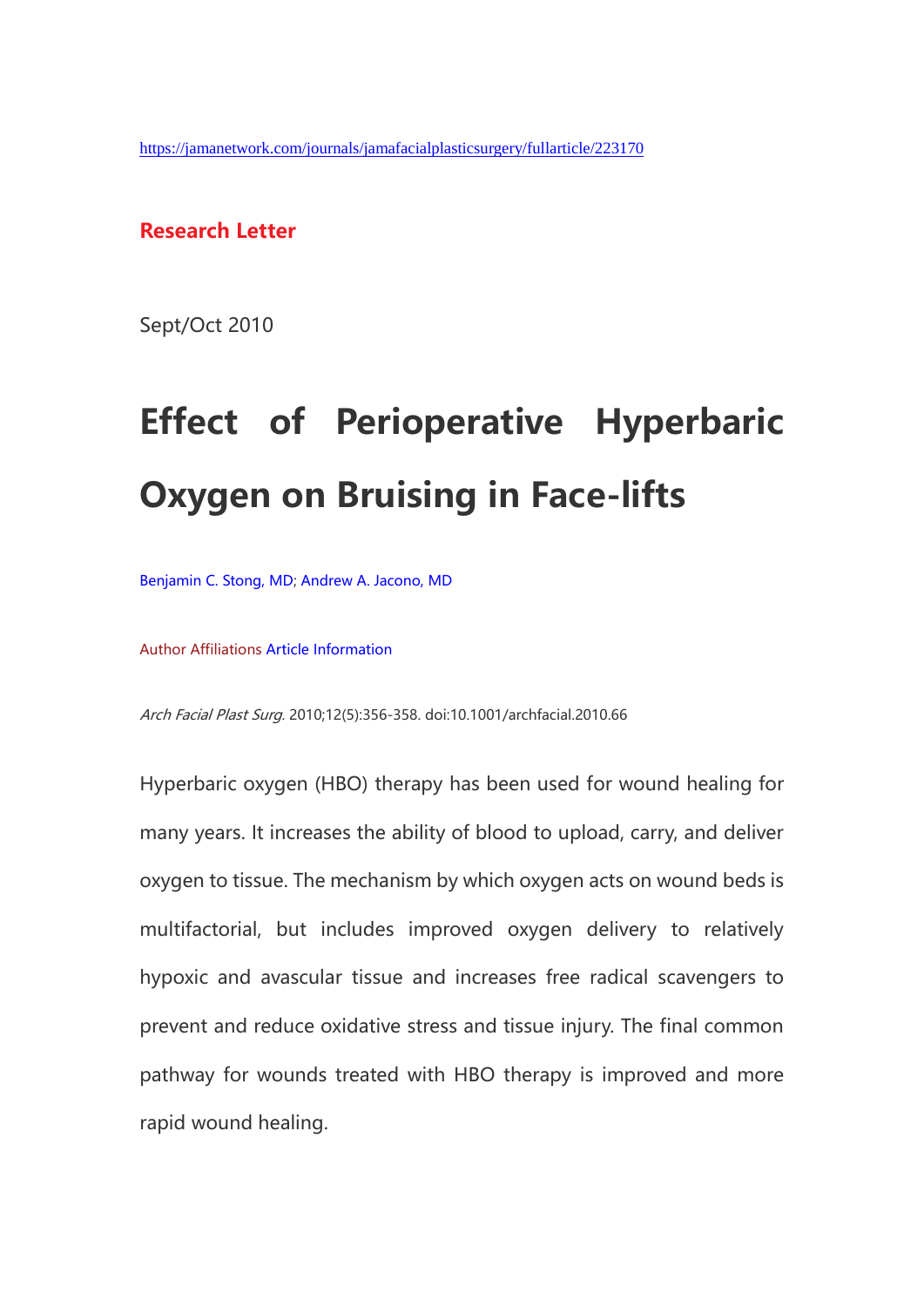Wound healing is a primary interest of both patients and the collective health care industry. Physicians modify surgical techniques, pharmaceutical companies spend millions of dollars on research and development, and patients use anecdotal home remedies in their care to facilitate a more rapid recovery. One of the most challenging aspects in evaluation of wound healing has been developing an inexpensive, easy-to-use, objective measure to assess outcomes. Subtle variability between photographs may be imperceptible to even the most trained eye, resulting in inaccuracies when grading outcomes.<sup>[1-3](https://jamanetwork.com/journals/jamafacialplasticsurgery/fullarticle/223170#ref-qld05002-1)</sup> Seeley et al<sup>[4](https://jamanetwork.com/journals/jamafacialplasticsurgery/fullarticle/223170#ref-qld05002-4)</sup> developed digital photographic analysis of ecchymosis of the skin flaps of patients who undergo face-lift procedures using nonsurgical internal skin controls to reduce intraobserver variability.

We present a prospective controlled trial using the digital photography computer model by Seeley et al<sup>[4](https://jamanetwork.com/journals/jamafacialplasticsurgery/fullarticle/223170#ref-qld05002-4)</sup> to analyze color variability and assess the effect of perioperative HBO on bruising in face-lift surgery.

# **Methods**

Thirteen patients were entered into the study from the senior author's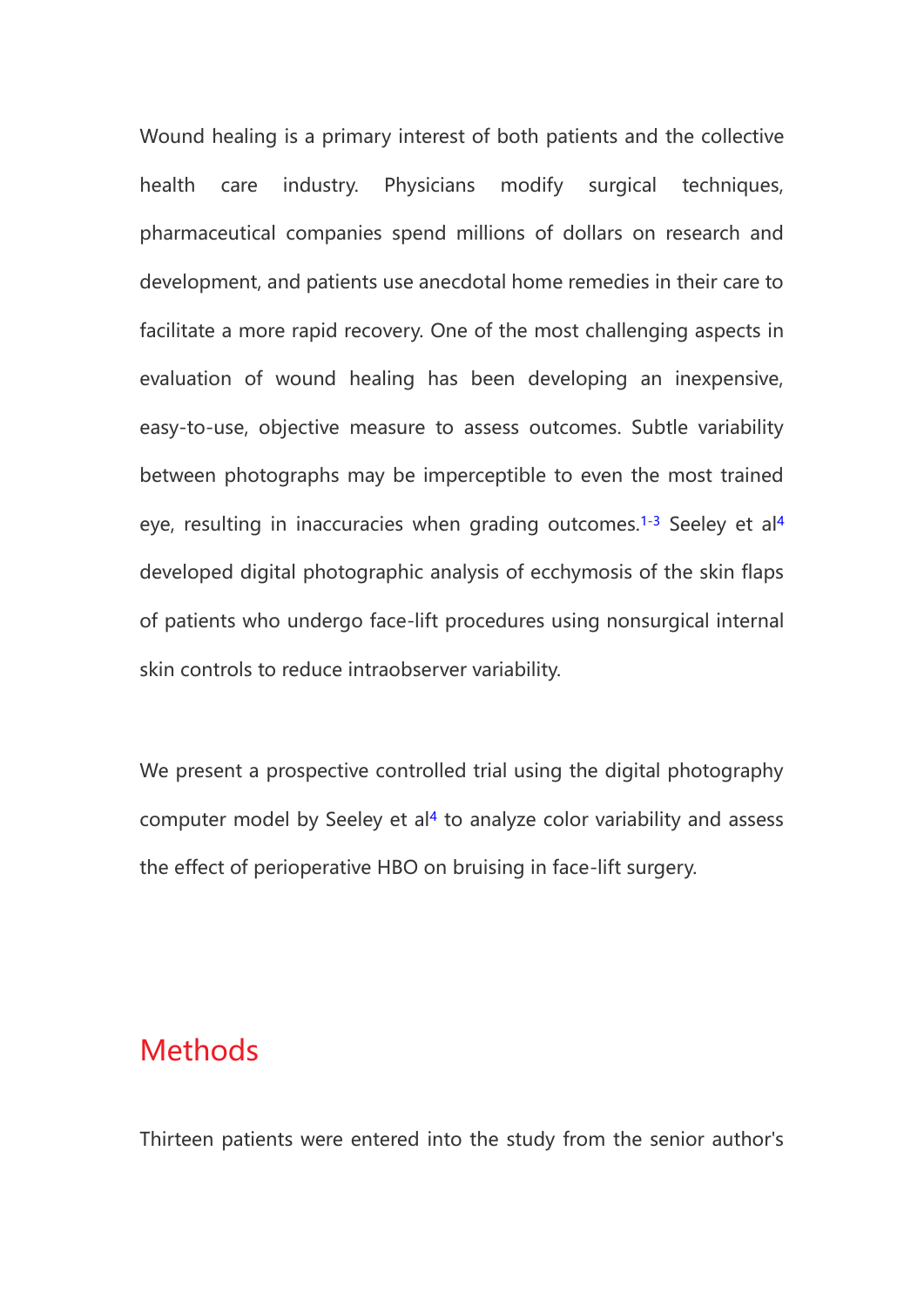practice (A.A.J.). All 13 patients were offered the opportunity to participate in the treatment arm. Informed consent was obtained from the 6 patients choosing to undergo HBO therapy. Drains and dressings were removed on postoperative day (POD) 1. All patients received routine postoperative care, which includes oral steroids, prophylactic antibiotics, the botanical *Arnica montana*, and bromalain. The treatment group received 5 perioperative HBO treatments at 2 atmospheres for 60 minutes administered on the 2 days prior to surgery and then again on PODs 3, 4, and 5. Standard digital photography was taken on PODs 1, 5, 7, and 10 for digital analysis.

Each photograph underwent digital analysis using Adobe Photoshop (Adobe Systems Inc, San Jose, California) in the CMYK (cyan, magenta, yellow, and black; see Seeley et al<sup>[4](https://jamanetwork.com/journals/jamafacialplasticsurgery/fullarticle/223170#ref-qld05002-4)</sup> for a detailed description) color mode from the image drop-down menu with the internal control of normal skin and the surgically treated cheek soft tissue evaluated.

The CMYK color mode was used as previously described by Seeley et al,<sup>[4](https://jamanetwork.com/journals/jamafacialplasticsurgery/fullarticle/223170#ref-qld05002-4)</sup> providing information on the difference between the internal control area and the cheek skin soft-tissue flap to assess 5 different characteristics: cyan, magenta, yellow, black, and luminosity. The control area was taken in order of preference from the earlobe skin, temple skin,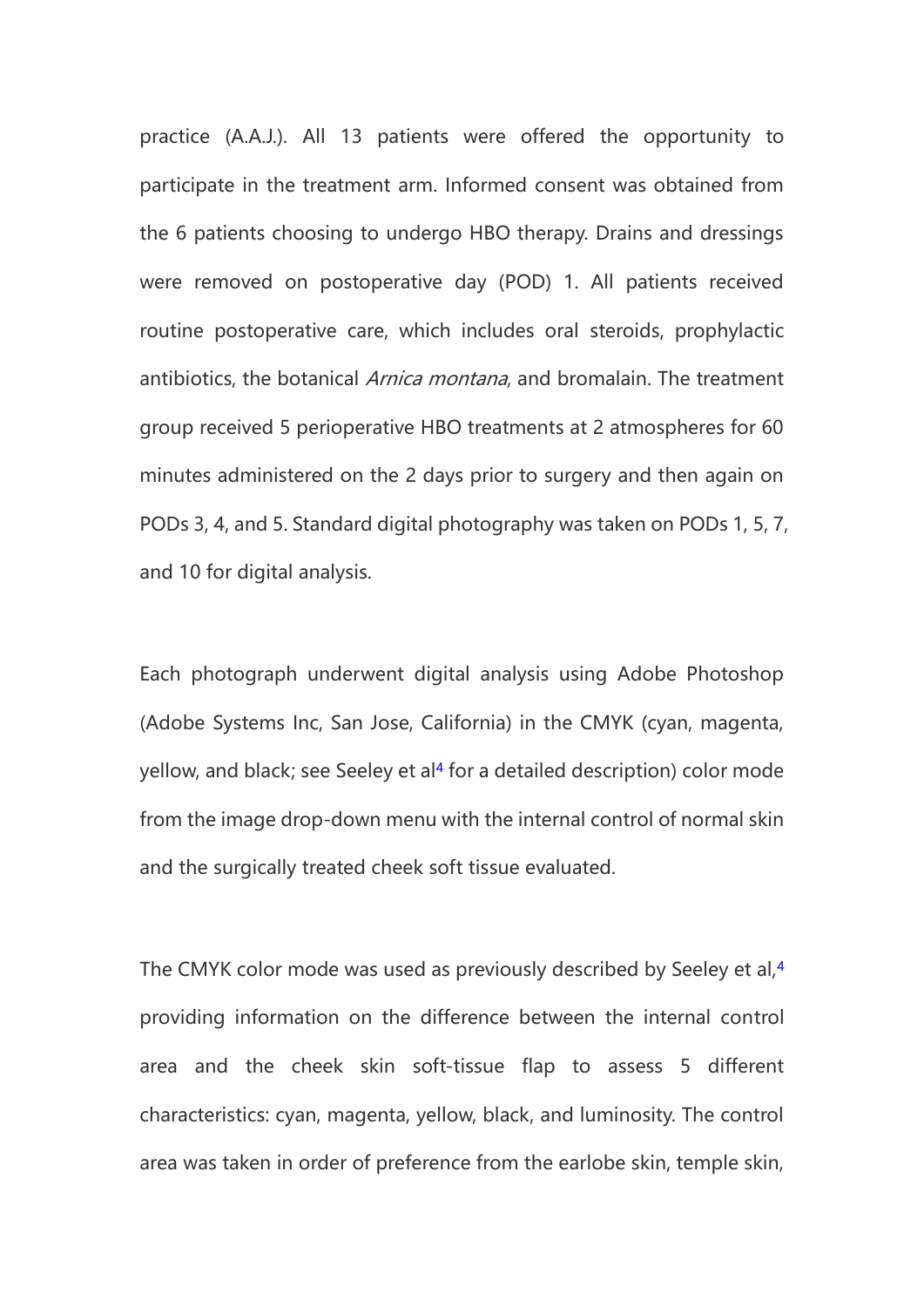nasal skin, and cervical skin to compare an area that was uninvolved in the surgical field and is most similar to the cheek soft tissues. The cheek flap was independently evaluated [\(Figure 1\)](https://jamanetwork.com/journals/jamafacialplasticsurgery/fullarticle/223170#qld05002f1).

Following collection of both the control and cheek soft-tissue data, color change was objectively quantified with a previously validated formula, <sup>x</sup> =  $(\triangle C^2 + \triangle Y^2 + \triangle M^2 + \triangle K^2 + \triangle L^2)^{1/2}$ , in which  $\triangle$  represents the difference in the individual characteristic between the study area and the internal control area for each picture, resulting in a single unitless value,  $x$ . Following this, statistical analysis was performed for each postoperative point on PODs 1, 5, 7, and 10, using a paired  $t$  test assuming unequal variance.

### **Results**

Thirteen female patients with a mean age of 59 years (age range, 47-71 years) were entered into the study, with 6 electing to undergo HBO therapy. Eleven patients underwent a deep plane face-lift, and 2 patients, 1 each in the control group and the treatment group, underwent an extended superficial musculoaponeurotic system face-lift. There were no surgical or medical complications. One patient in the control arm missed a single postoperative appointment on POD 5, with that value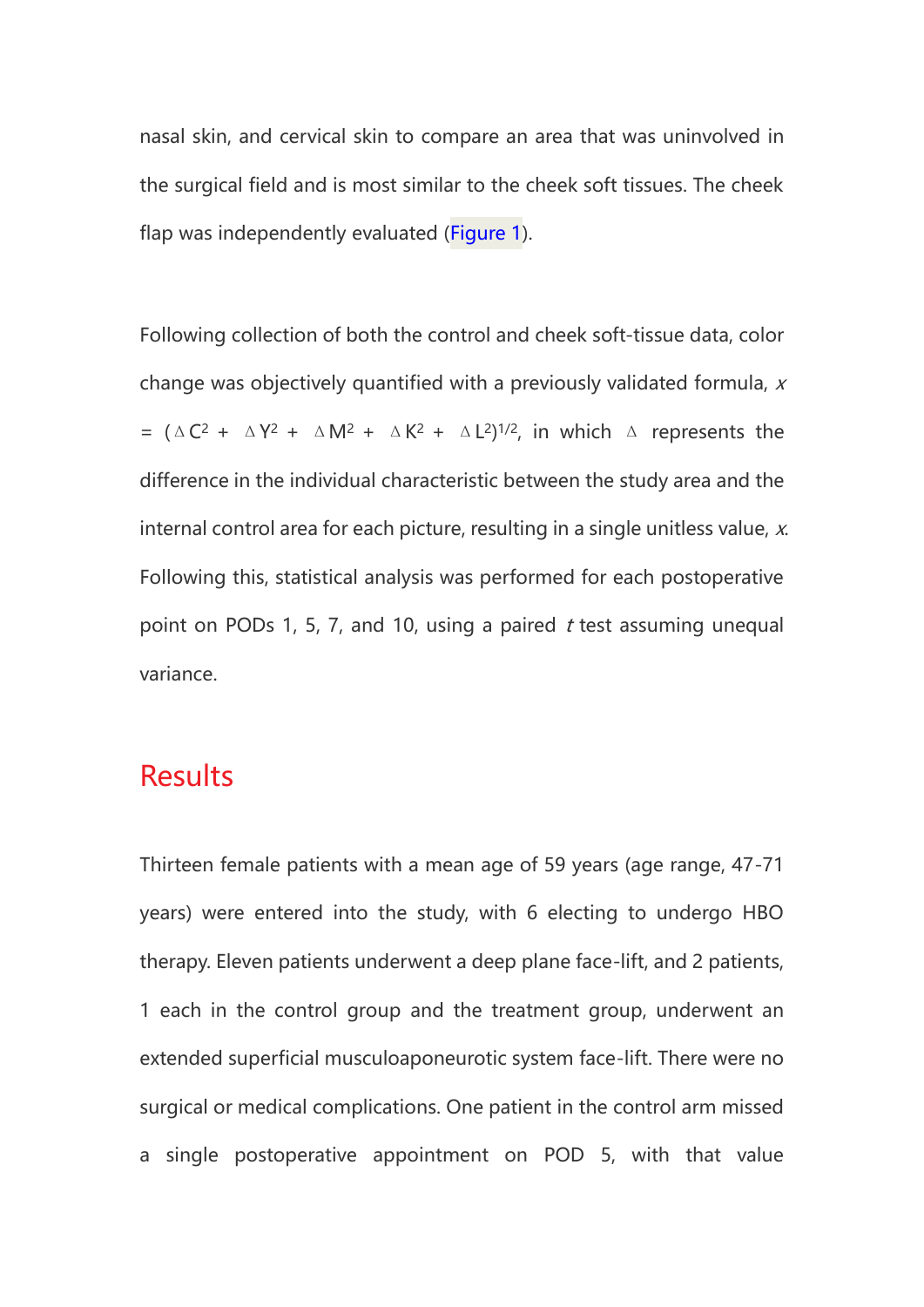unavailable for analysis. Overall, 102 photographs and 1020 data points were analyzed. On POD 1, the average degree of color change in the cheek soft-tissue flap in the HBO group was 38.5 and in the control group was 43.7. This difference was not statistically significant ( $P = .28$ ). The degree of color change in the HBO group on POD 5 was 39.0 and in the control group was 45.6. Again, this difference was not statistically significant ( $P = .13$ ). On POD 7, the average degree of color change in the treatment group was 27.5 and in the control group was 42.2 ( $P = .005$ ), with a 35% reduction in color change in the treatment group over the control group. The average degree of color change on POD 10 was 22.0 in the treatment group and 31.6 in the control group ( $P = .03$ ), with an average of 30% reduction in color change in the treatment group when compared with the control group. [Figure 2](https://jamanetwork.com/journals/jamafacialplasticsurgery/fullarticle/223170#qld05002f2) outlines the comparison between the patients undergoing HBO and the control patients.

# Comment

A lot of research in homeopathy, surgical techniques, and adjunctive therapy has been performed to find newer, faster healing methods from surgical procedures.<sup>[5](https://jamanetwork.com/journals/jamafacialplasticsurgery/fullarticle/223170#ref-qld05002-5)</sup> Patients undergoing facial surgery desire faster recovery to return to work and their personal lives sooner. There is a plethora of directed marketing techniques advertising minimally invasive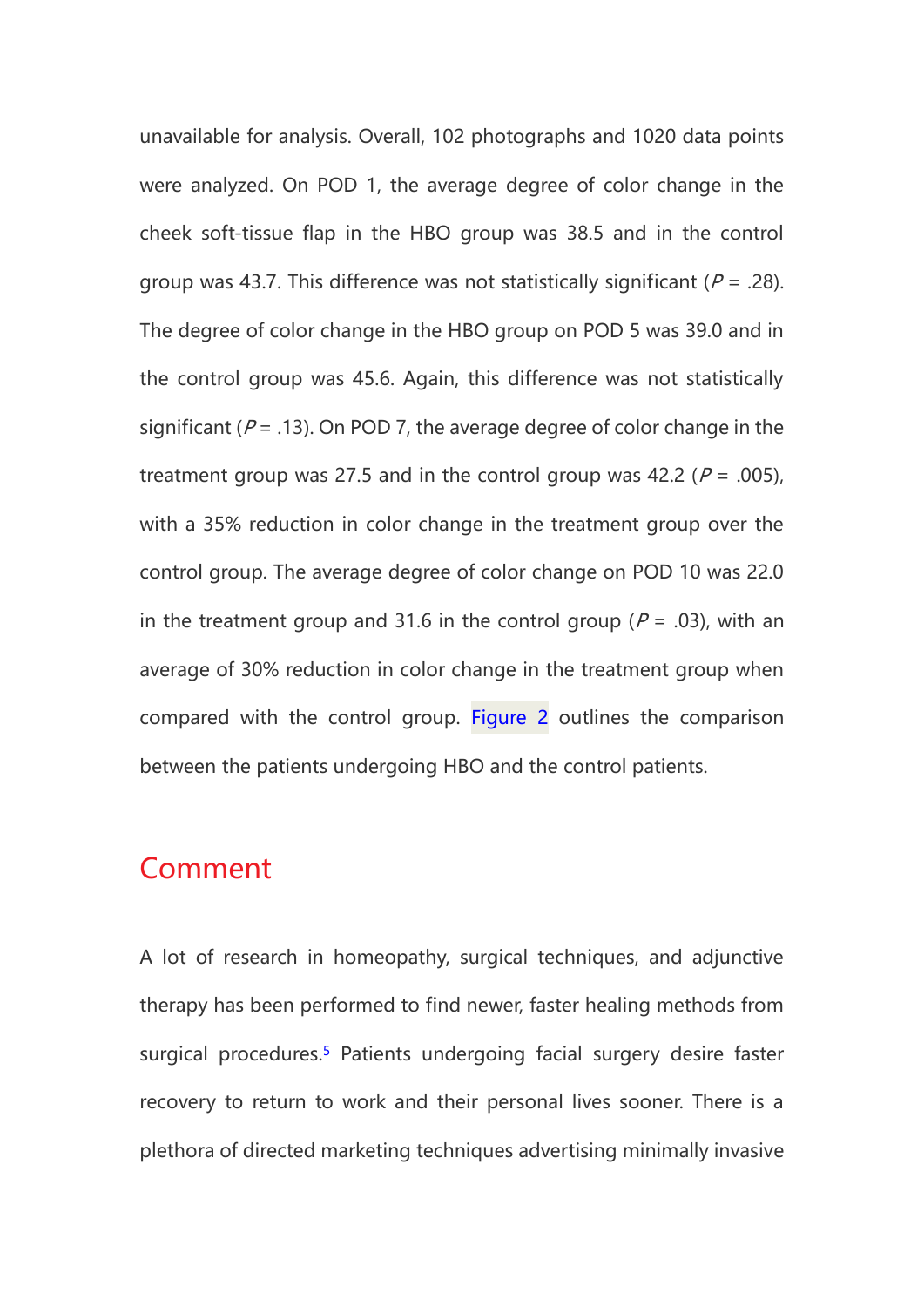surgery with short recovery periods to entice patients to undergo facial surgery, sometimes with unrealistic promises for exceptionally quick recoveries. Many homeopathy practitioners have used A montana owing to its multiple reported benefits, including improved healing, with contradicting results.<sup>[6-10](https://jamanetwork.com/journals/jamafacialplasticsurgery/fullarticle/223170#ref-qld05002-6)</sup> Seeley et al<sup>[4](https://jamanetwork.com/journals/jamafacialplasticsurgery/fullarticle/223170#ref-qld05002-4)</sup> objectively evaluated the effect of  $A$ montana on face-lift bruising, with their results demonstrating no statistically significant improvement in the degree of bruising postoperatively. As important to their reported results on the effect of A montana was the development of an objective, inexpensive, and easy-to-use computer model for assessing ecchymosis.

Hyperbaric oxygen therapy offers improved and faster wound healing in patients undergoing reconstructive surgery and those with chronic wounds. Recent research has demonstrated that HBO therapy improves wound neovascularization and epithelialization in vitro as well as blood flow to flaps and free composite graft and flap survivability in animal models.[11-13](https://jamanetwork.com/journals/jamafacialplasticsurgery/fullarticle/223170#ref-qld05002-11) It has also been shown to have a protective effect on ischemic reperfusion injury in animal models.<sup>[14](https://jamanetwork.com/journals/jamafacialplasticsurgery/fullarticle/223170#ref-qld05002-14)</sup> To our knowledge, there has been no report of the use of HBO therapy and its effect on postoperative ecchymosis or its use in cosmetic surgery. Hyperbaric oxygen therapy offers patients a statistically significant, perioperative adjunctive therapy that decreases bruising in patients undergoing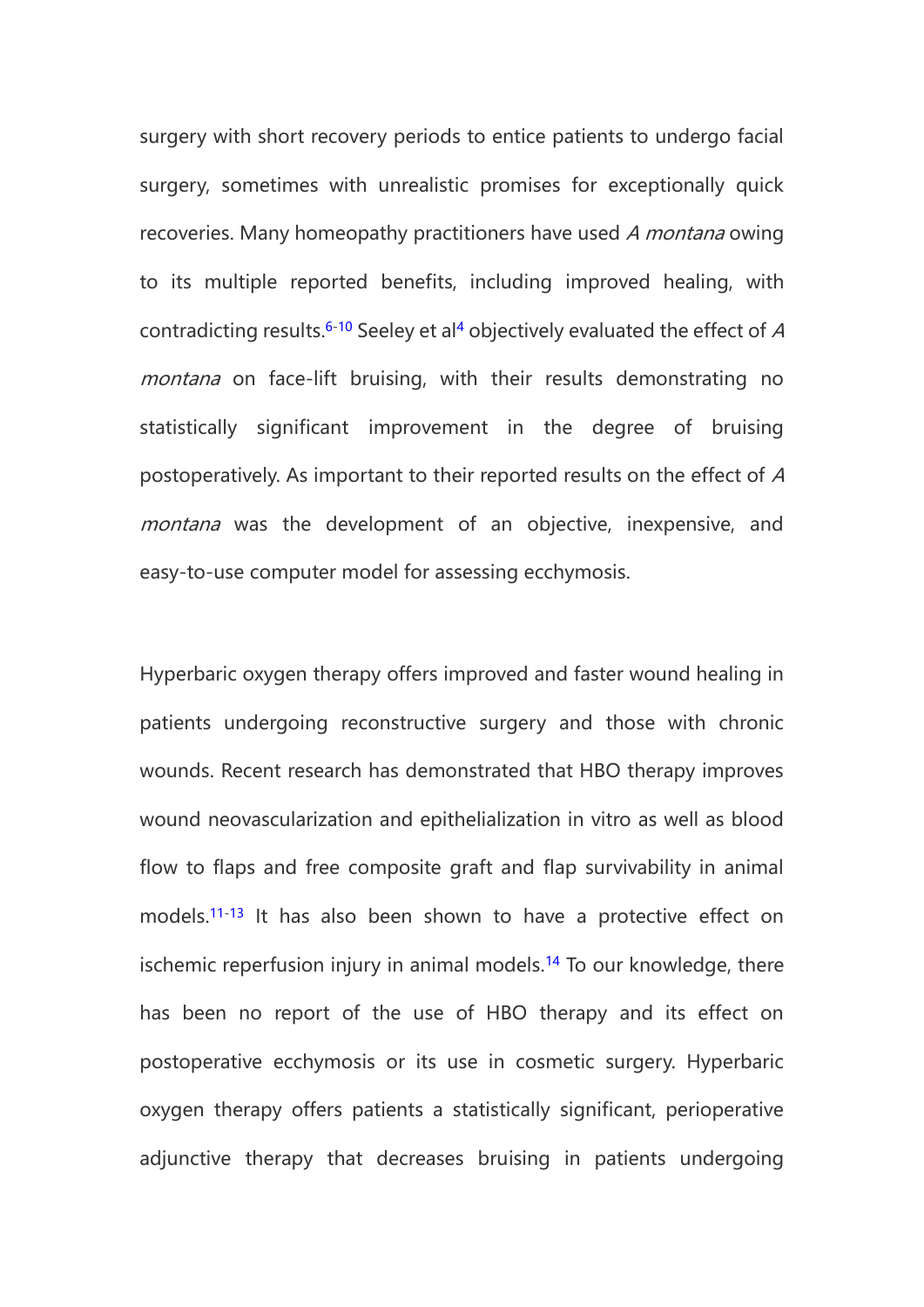face-lift by 35% and 30% on PODs 7 and 10, respectively. Although the difference in color change on POD 5 was not statistically significant (P = .13), this most likely would become statistically significant with a larger sample size.

The major barrier to the use of HBO therapy is the time-consuming nature of this treatment as well as its cost. While there is a theoretical concern for postoperative bleeding with pressure changes in the chamber, our patients did not experience any postoperative hematomas by waiting until 48 hours after surgery for the first dive. At \$225 per dive, the cost of this treatment would be approximately \$1100 if our protocol were followed.

Hyperbaric oxygen therapy offers patients an additional option for quicker recovery in face-lift surgery and potentially other cosmetic procedures. It should be included in the discussion with patients with limited available recovery time as an option for faster resolution of postoperative ecchymosis.

**Correspondence:** Dr Jacono, Department of Otolaryngology - Head and Neck Surgery, Albert Einstein College of Medicine, 990 Fifth Ave, New York, NY 10075 [\(drjacono@gmail.com\)](mailto:drjacono@gmail.com).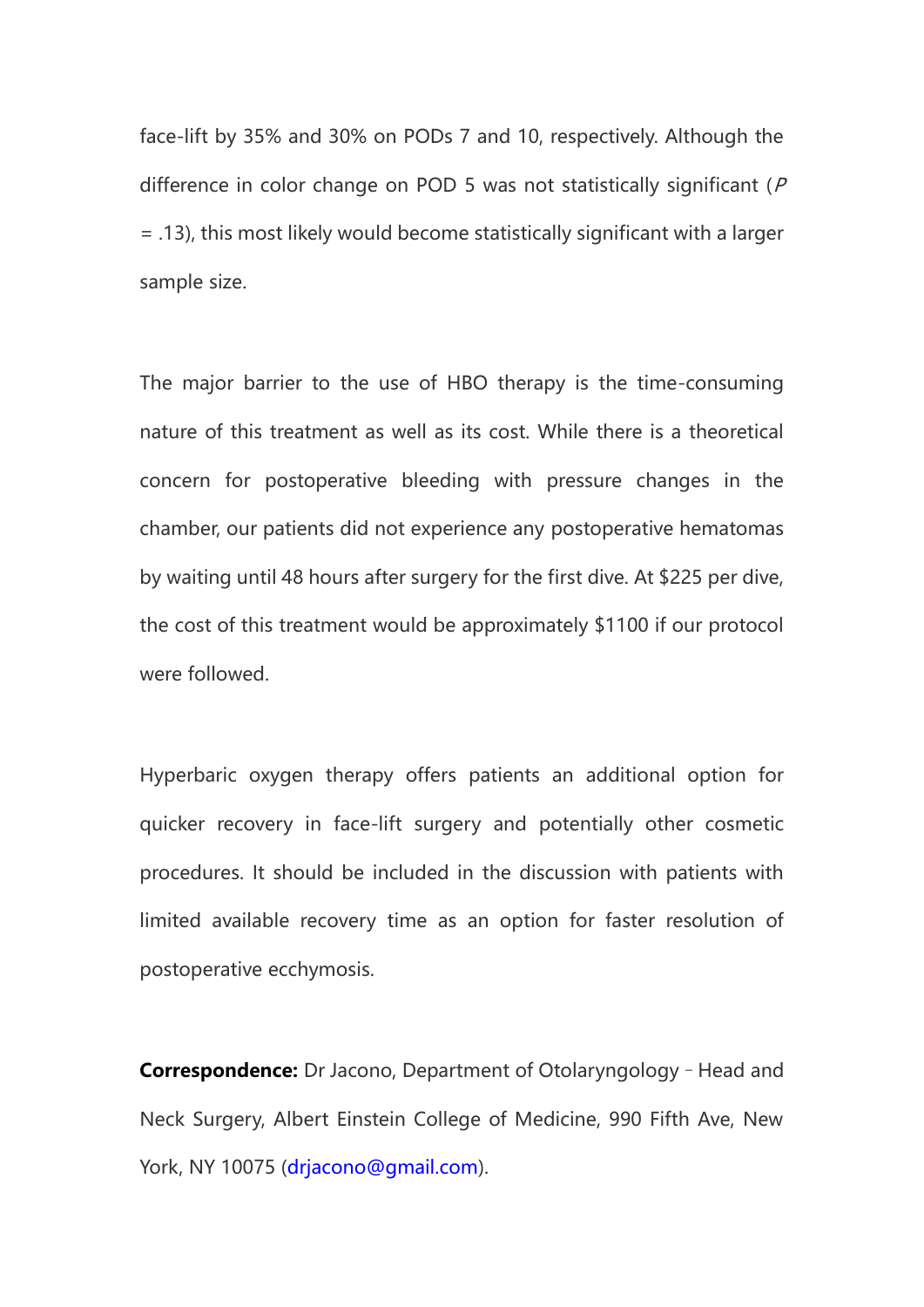**Financial Disclosure:** None reported.

**Additional Contributions:** The Hyperbaric Medicine of New York Center donated the HBO treatment session for this study. We thank its director, Ahmed Abu-Taleb, MD, for ensuring the good care of our patients.

# References

**1.**Rah DKKim SCLee KHPark BYKim DW Objective evaluation of treatment effects on port-wine stains using L\*a\*b\* color coordinates. Plast Reconstr Surg 2001;108 (4) 842- 84[7PubMed](https://www.ncbi.nlm.nih.gov/pubmed/11547137)Google **[Scholar](https://scholar.google.com/scholar_lookup?title=Objective%20evaluation%20of%20treatment%20effects%20on%20port-wine%20stains%20using%20L*a*b*%20color%20coordinates.&author=DK%20Rah&author=SC%20Kim&author=KH%20Lee&author=BY%20Park&author=DW%20Kim&publication_year=2001&journal=Plast%20Reconstr%20Surg&volume=108&pages=842-847)[Crossref](https://doi.org/10.1097/00006534-200109150-00005)** 

**2.**Currie CLMonk BE Can the response of port-wine stains to laser treatment be reliably assessed using subjective methods? Br J Dermatol 2000;143 (2) 360- 36[4PubMed](https://www.ncbi.nlm.nih.gov/pubmed/10951146)[Google Scholar](https://scholar.google.com/scholar_lookup?title=Can%20the%20response%20of%20port-wine%20stains%20to%20laser%20treatment%20be%20reliably%20assessed%20using%20subjective%20methods?&author=CL%20Currie&author=BE%20Monk&publication_year=2000&journal=Br%20J%20Dermatol&volume=143&pages=360-364)[Crossref](https://doi.org/10.1046/j.1365-2133.2000.03663.x)

**3.**Koster PHBossuyt PMvan der Horst CMGijsbers GHvan Gemert MJ Assessment of clinical outcome after flashlamp pumped pulsed dye laser treatment of portwine stains: a comprehensive questionnaire. Plast Reconstr Surg 1998;102 (1) 42- 4[8PubMed](https://www.ncbi.nlm.nih.gov/pubmed/9655406)[Google Scholar](https://scholar.google.com/scholar_lookup?title=Assessment%20of%20clinical%20outcome%20after%20flashlamp%20pumped%20pulsed%20dye%20laser%20treatment%20of%20portwine%20stains:%20a%20comprehensive%20questionnaire.&author=PH%20Koster&author=PM%20Bossuyt&author=CM%20van%20der%20Horst&author=GH%20Gijsbers&author=MJ%20van%20Gemert&publication_year=1998&journal=Plast%20Reconstr%20Surg&volume=102&pages=42-48)[Crossref](https://doi.org/10.1097/00006534-199807000-00007)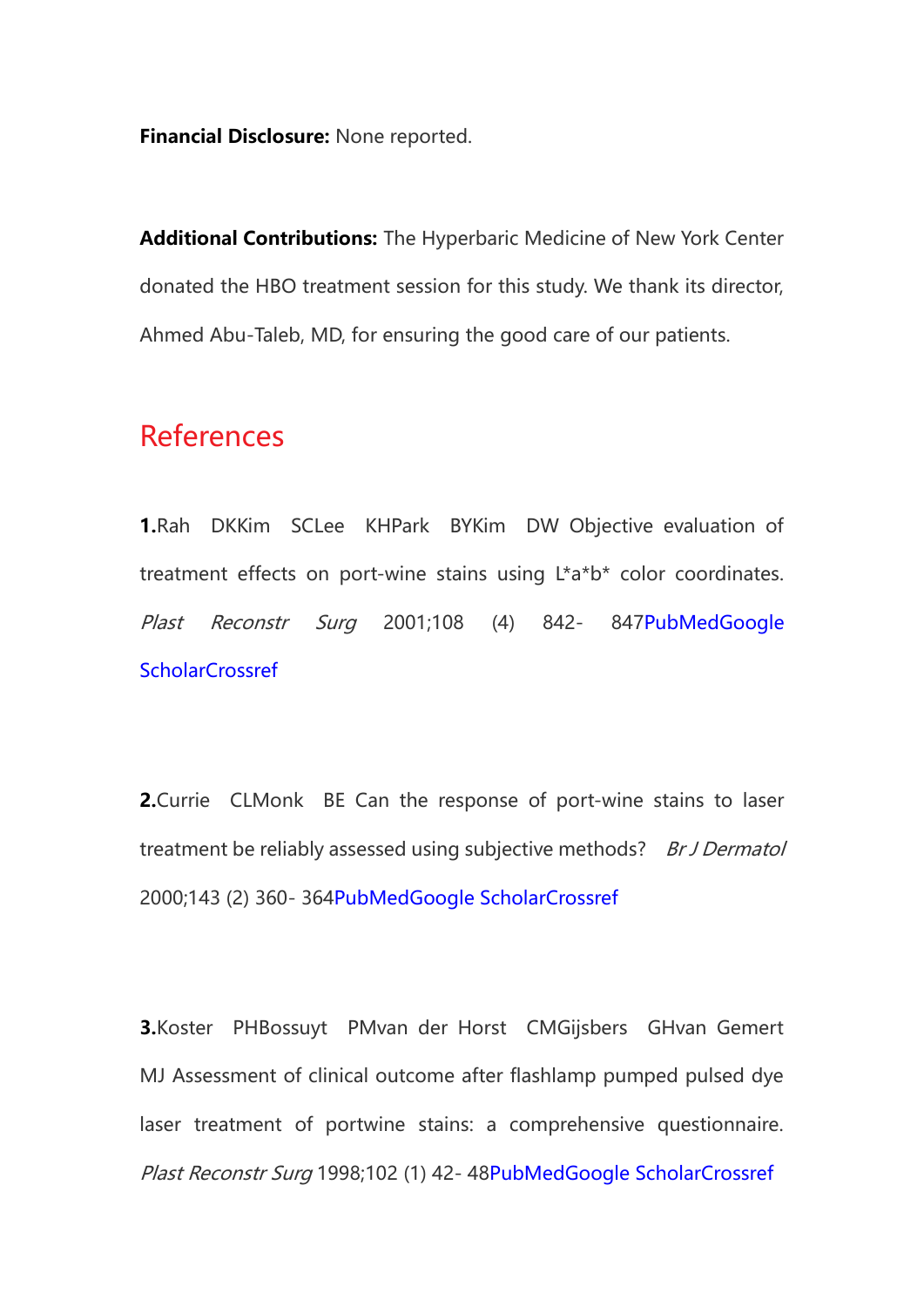**4.**Seeley BMDenton ABAhn MSMaas CS Effect of homeopathic Arnica montana on bruising in face-lifts: results of a randomized, double-blind, placebo-controlled clinical trial. Arch Facial Plast Surg 2006;8 (1) 54- 5[9Article](https://jamanetwork.com/journals/jamafacialplasticsurgery/fullarticle/480929)[PubMed](https://www.ncbi.nlm.nih.gov/pubmed/16415448)[Google Scholar](https://scholar.google.com/scholar_lookup?title=Effect%20of%20homeopathic%20Arnica%20montana%20on%20bruising%20in%20face-lifts:%20results%20of%20a%20randomized,%20double-blind,%20placebo-controlled%20clinical%20trial.&author=BM%20Seeley&author=AB%20Denton&author=MS%20Ahn&author=CS%20Maas&publication_year=2006&journal=Arch%20Facial%20Plast%20Surg&volume=8&pages=54-59)[Crossref](https://doi.org/10.1001/archfaci.8.1.54)

**5.**van der Horst CMKoster PHde Borgie CABossuyt PMvan Gemert MJ Effect of the timing of treatment of port-wine stains with the flash-lamp-pumped pulsed-dye laser. N Engl J Med 1998;338 (15) 1028- 103[3PubMed](https://www.ncbi.nlm.nih.gov/pubmed/9535667)[Google Scholar](https://scholar.google.com/scholar_lookup?title=Effect%20of%20the%20timing%20of%20treatment%20of%20port-wine%20stains%20with%20the%20flash-lamp-pumped%20pulsed-dye%20laser.&author=CM%20van%20der%20Horst&author=PH%20Koster&author=CA%20de%20Borgie&author=PM%20Bossuyt&author=MJ%20van%20Gemert&publication_year=1998&journal=N%20Engl%20J%20Med&volume=338&pages=1028-1033)[Crossref](https://doi.org/10.1056/NEJM199804093381504)

**6.**Kaziro GS Metronidazole (Flagyl) and Arnica montana in the prevention of post-surgical complications: a comparative placebo controlled clinical trial. Br J Oral Maxillofac Surg 1984;22 (1) 42-4[9PubMed](https://www.ncbi.nlm.nih.gov/pubmed/6365158)[Google Scholar](https://scholar.google.com/scholar_lookup?title=Metronidazole%20(Flagyl)%20and%20Arnica%20montana%20in%20the%20prevention%20of%20post-surgical%20complications:%20a%20comparative%20placebo%20controlled%20clinical%20trial.&author=GS%20Kaziro&publication_year=1984&journal=Br%20J%20Oral%20Maxillofac%20Surg&volume=22&pages=42-49)[Crossref](https://doi.org/10.1016/0266-4356(84)90007-X)

**7.**Taylor MAReilly DLlewellyn-Jones RHMcSharry CAitchison TC Randomised controlled trial of homoeopathy versus placebo in perennial allergic rhinitis with overview of four trial series. *BMJ* 2000;321 (7259) 471- 47[6PubMed](https://www.ncbi.nlm.nih.gov/pubmed/10948025)[Google Scholar](https://scholar.google.com/scholar_lookup?title=Randomised%20controlled%20trial%20of%20homoeopathy%20versus%20placebo%20in%20perennial%20allergic%20rhinitis%20with%20overview%20of%20four%20trial%20series.&author=MA%20Taylor&author=D%20Reilly&author=RH%20Llewellyn-Jones&author=C%20McSharry&author=TC%20Aitchison&publication_year=2000&journal=BMJ&volume=321&pages=471-476)[Crossref](https://doi.org/10.1136/bmj.321.7259.471)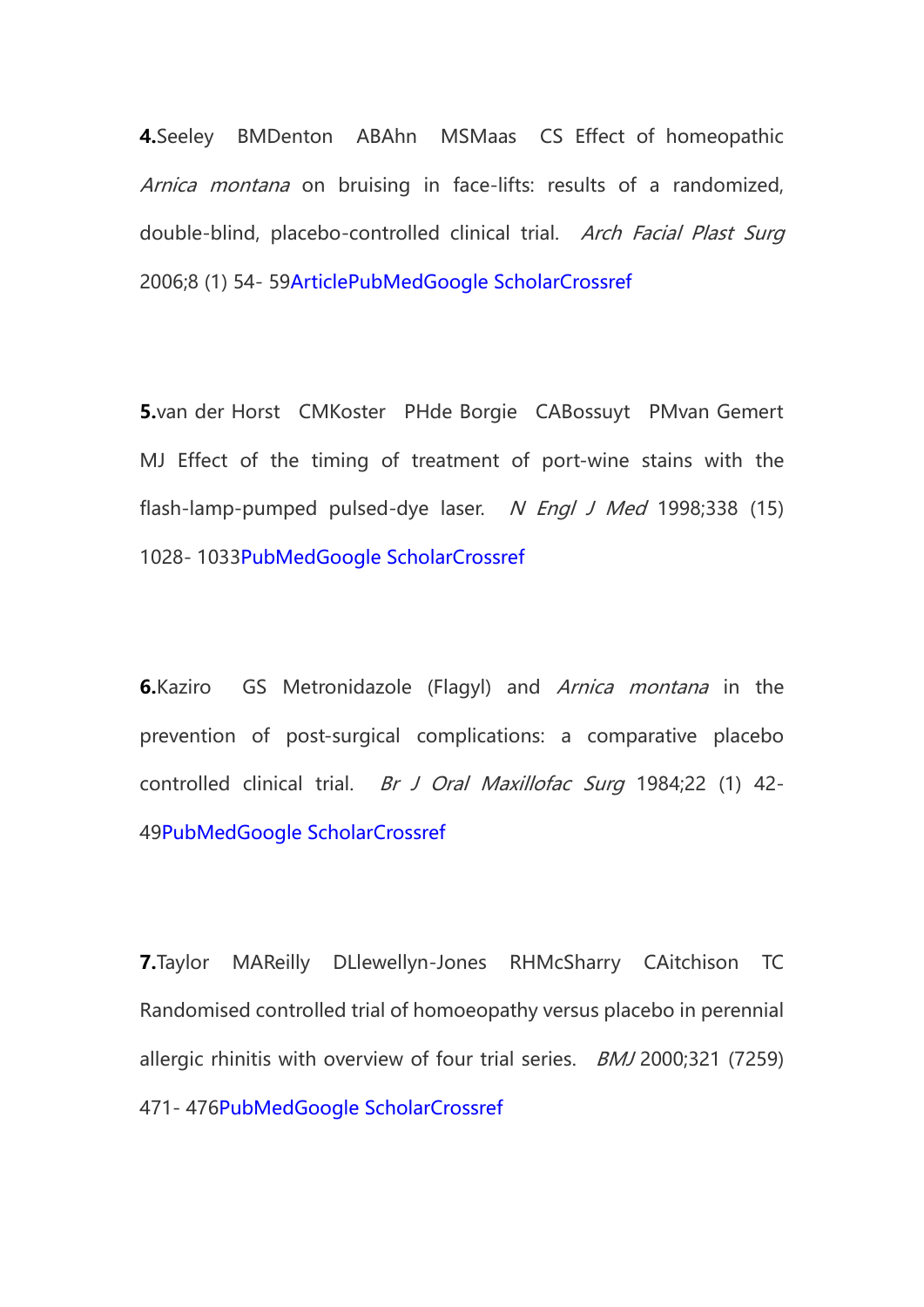**8.**Vickers AJFisher PSmith CWyllie SERees R Homeopathic Arnica 30x is ineffective for muscle soreness after long-distance running: a randomized, double-blind, placebo-controlled trial. Clin J Pain 1998;14 (3) 227- 23[1PubMed](https://www.ncbi.nlm.nih.gov/pubmed/9758072)[Google Scholar](https://scholar.google.com/scholar_lookup?title=Homeopathic%20Arnica%2030x%20is%20ineffective%20for%20muscle%20soreness%20after%20long-distance%20running:%20a%20randomized,%20double-blind,%20placebo-controlled%20trial.&author=AJ%20Vickers&author=P%20Fisher&author=C%20Smith&author=SE%20Wyllie&author=R%20Rees&publication_year=1998&journal=Clin%20J%20Pain&volume=14&pages=227-231)[Crossref](https://doi.org/10.1097/00002508-199809000-00009)

**9.**Jacobs JSpringer DACrothers D Homeopathic treatment of acute otitis media in children: a preliminary randomized placebo-controlled trial. Pediatr Infect Dis J 2001;20 (2) 177- 18[3PubMed](https://www.ncbi.nlm.nih.gov/pubmed/11224838)Google **[Scholar](https://scholar.google.com/scholar_lookup?title=Homeopathic%20treatment%20of%20acute%20otitis%20media%20in%20children:%20a%20preliminary%20randomized%20placebo-controlled%20trial.&author=J%20Jacobs&author=DA%20Springer&author=D%20Crothers&publication_year=2001&journal=Pediatr%20Infect%20Dis%20J&volume=20&pages=177-183)[Crossref](https://doi.org/10.1097/00006454-200102000-00012)** 

**10.**Hart OMullee MALewith GMiller J Double-blind, placebo-controlled, randomized clinical trial of homoeopathic arnica C30 for pain and infection after total abdominal hysterectomy. JR Soc Med 1997;90 (2) 73- 7[8PubMed](https://www.ncbi.nlm.nih.gov/pubmed/9068434)[Google Scholar](https://scholar.google.com/scholar_lookup?title=Double-blind,%20placebo-controlled,%20randomized%20clinical%20trial%20of%20homoeopathic%20arnica%20C30%20for%20pain%20and%20infection%20after%20total%20abdominal%20hysterectomy.&author=O%20Hart&author=MA%20Mullee&author=G%20Lewith&author=J%20Miller&publication_year=1997&journal=J%20R%20Soc%20Med&volume=90&pages=73-78)

**11.**Sander ALHenrich DMuth CMMarzi IBarker JHFrank JM In vivo effect of hyperbaric oxygen on wound angiogenesis and epithelialization. Wound Repair Regen 2009;17 (2) 179- 18[4PubMed](https://www.ncbi.nlm.nih.gov/pubmed/19320885)[Google Scholar](https://scholar.google.com/scholar_lookup?title=In%20vivo%20effect%20of%20hyperbaric%20oxygen%20on%20wound%20angiogenesis%20and%20epithelialization.&author=AL%20Sander&author=D%20Henrich&author=CM%20Muth&author=I%20Marzi&author=JH%20Barker&author=JM%20Frank&publication_year=2009&journal=Wound%20Repair%20Regen&volume=17&pages=179-184)[Crossref](https://doi.org/10.1111/wrr.2009.17.issue-2)